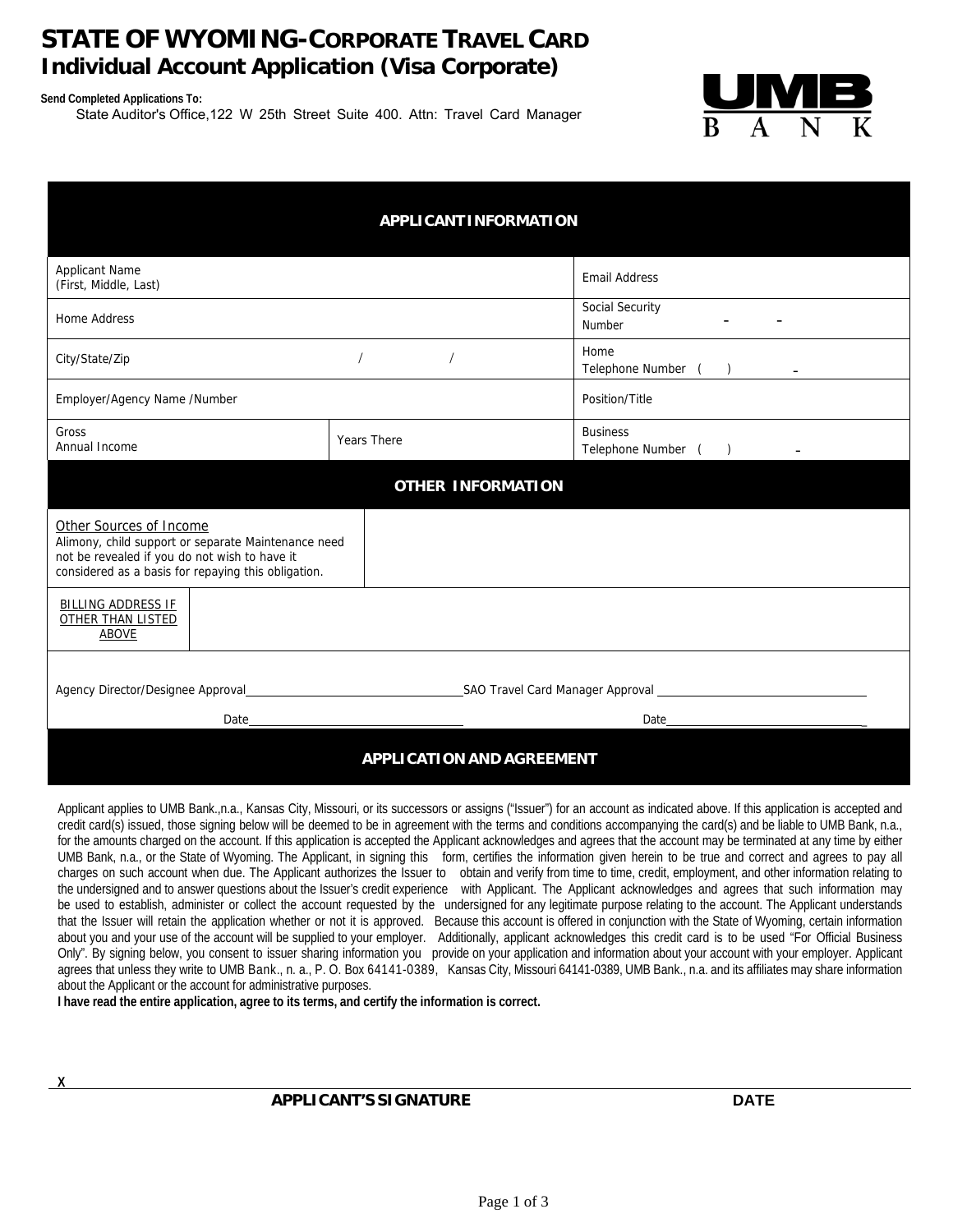# **STATE OF WYOMING-CORPORATE TRAVEL CARD Individual Account Application (Visa Corporate)**

**Send Completed Applications To: State Auditor's Office, 200 24th Street, Room 114 Cheyenne WY 82002. Attn: Travel Card Manager**



### **DISCLOSURE INFORMATION**

#### **ANNUAL PERCENTAGE RATE FOR PURCHASES**

Variable; 8.0% + Prime, which currently is  $12.75\%$ .

### **CREDIT LIMIT**

Your credit limit will not exceed three thousand dollars (\$3,000). This limit will not be raised without approval of the State Agency head or designee.

#### **VARIABLE RATE INFORMATION**

Your Annual Percentage Rate ("APR") may vary monthly. It is determined by adding a "Margin" to the highest "Prime Rate" reported in the "Money Rates" section of The Wall Street Journal" on the 15<sup>th</sup> day of each January, March, May, July, September, and November.

**GRACE PERIOD FOR REPAYMENT OF BALANCES FOR PURCHASES**

You have not less than 30 days to repay the entire balance before a Finance Charge will be imposed, if full payment of both the prior balance and the current balance shown on your Current and Previous Monthly Statements are received within 30 days after the Statement Closing Dates for such statements. The entire balance due shown on each Monthly Statement must be paid in full each

month.

### **METHOD FOR COMPUTING THE BALANCE FOR PURCHASES**

Two-cycle average daily balance (including new purchases).

### **ANNUAL FEE**

There is no annual fee for this account**.**

**MINIMUM FINANCE CHARGE**

Fifty cents (\$.50) for any Billing Period in which a Finance Charge is due.

### **OTHER FEES**

Late Fee: None

Cash Advance Fee: 3% (\$3 minimum, \$20 maximum)